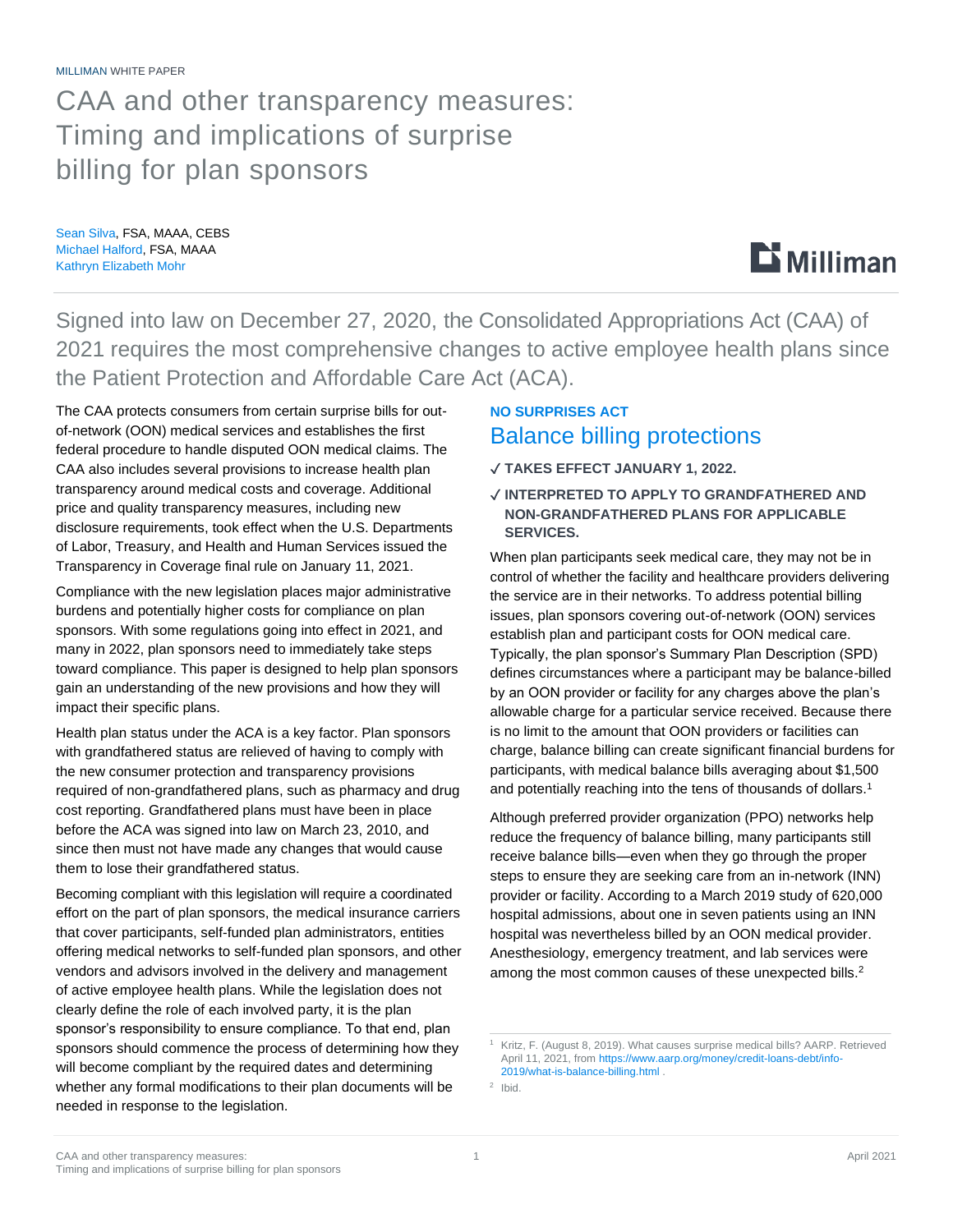Seventeen states have already passed comprehensive legislation<sup>3</sup> to prevent surprise medical bills in emergency and nonemergency situations. Fully insured plans are required to comply with these regulations. Self-insured plans governed by the Employee Retirement Income Security Act (ERISA) are not subject to state requirements. The No Surprises Act, one of the main components of the CAA, mandates a uniform level of protection that applies nationwide for the following medical services:

- All OON emergency facility and professional services, including post-stabilization care at OON facilities until a patient can be safely transferred to a different facility.
- Air ambulance transports, whether emergency or nonemergency in nature. Note that this provision does not apply to ground ambulance services.
- OON services delivered at or ordered from an INN facility, unless the provider follows the notice and consent provision described below.

For covered services in the above categories, a participant cannot pay more than the INN cost-sharing amount, and all amounts paid by a participant must count toward the participant's INN annual deductible and INN annual out-of-pocket maximum. A participant's cost-sharing amount must be calculated using the "recognized amount," defined in CAA legislation as:

- The amount specified by state law, if such a law exists
- The "qualifying payment amount," defined as:
	- 1. In calendar year 2022, the median INN rate for similar procedures performed in similar geographic areas as of January 31, 2019, increased using the Consumer Price Index for Urban Consumers.
	- 2. In all future years, the median INN rate for similar procedures performed in similar geographic areas in the previous year, trended using the Consumer Price Index for Urban Consumers.
- The amount specified in a state's specific All-Payer Model Agreement, if such an agreement exists.

Further, the notice and consent provision determines whether nonemergency services delivered by OON providers at INN facilities are protected from balance billing. Providers must obtain a patient's written consent for OON services, provide the patient with written notification of their OON provider status, and provide:

- A good faith estimate of charges
- A listing of INN providers within the facility who could also provide the service (supplied by the participating facility)
- Information about any prior authorization requirements or other care management protocols that need to be followed

The notice and consent provision does not apply in situations where no INN provider is available and for services where patients are typically unable to select their specific providers. This "no exception" group is defined as any service relating to emergency medicine, anesthesiology, pathology, radiology, neonatology, diagnostic testing, and services provided by assistant surgeons, hospitalists, and intensivists.<sup>4</sup>

#### ➤ **IMPACT ON PLAN SPONSORS**

Although the No Surprises Act protects participants, it does not provide the same level of protection to plan sponsors. This legislation can increase costs for self-funded plans by making plan sponsors responsible for amounts not covered by participant cost sharing. Prior to balance billing protections, plan sponsor liability was typically capped at the defined OON allowed amount minus participant cost sharing for OON benefits.

Plan sponsors do gain a path to reduce liability, either through direct negotiation with the provider or facility or through the Independent Dispute Resolution (IDR) process. Additionally, this legislation might reduce the frequency of appeals for plan sponsors.

### **NO SURPRISES ACT** Independent Dispute Resolution

- ✓ **TAKES EFFECT JANUARY 1, 2022.**
- ✓ **INTERPRETED TO APPLY TO BOTH GRANDFATHERED AND NON-GRANDFATHERED PLANS FOR APPLICABLE SERVICES.**

When an OON provider or facility and a plan sponsor cannot agree on a payment amount for a claim subject to balance-billing protection within 30 days of an initial payment or notice of declination of payment, the parties can initiate the IDR process. IDR must be performed by an unbiased, third-party arbitrator, jointly selected by the parties from a set list of IDR service providers. If the parties cannot jointly agree on an IDR service provider, they will be assigned one.

During the IDR process, each party must submit a payment proposal, along with any information that may be relevant to the case, including the severity of the participant's illness, the skill level of the provider or facility, any attempts by the provider or

Hoadley, J., Lucia, K., & Fuchs, B. (December 17, 2020). Surprise Billing Protections: Help Finally Arrives for Millions of Americans. The Commonwealth Fund. Retrieved April 11, 2021, from [https://www.commonwealthfund.org/blog/2020/surprise-billing-protections-cusp](https://www.commonwealthfund.org/blog/2020/surprise-billing-protections-cusp-becoming-law)[becoming-law.](https://www.commonwealthfund.org/blog/2020/surprise-billing-protections-cusp-becoming-law) 

<sup>4</sup> Adler, L., Fiedler, M., & Ginsburg, P.B. (February 4, 2021). Understanding the No Surprises Act. Bookings. Retrieved April 11, 2021, from [https://www.brookings.edu/blog/usc-brookings-schaeffer-on-health](https://www.brookings.edu/blog/usc-brookings-schaeffer-on-health-policy/2021/02/04/understanding-the-no-surprises-act/)[policy/2021/02/04/understanding-the-no-surprises-act/.](https://www.brookings.edu/blog/usc-brookings-schaeffer-on-health-policy/2021/02/04/understanding-the-no-surprises-act/)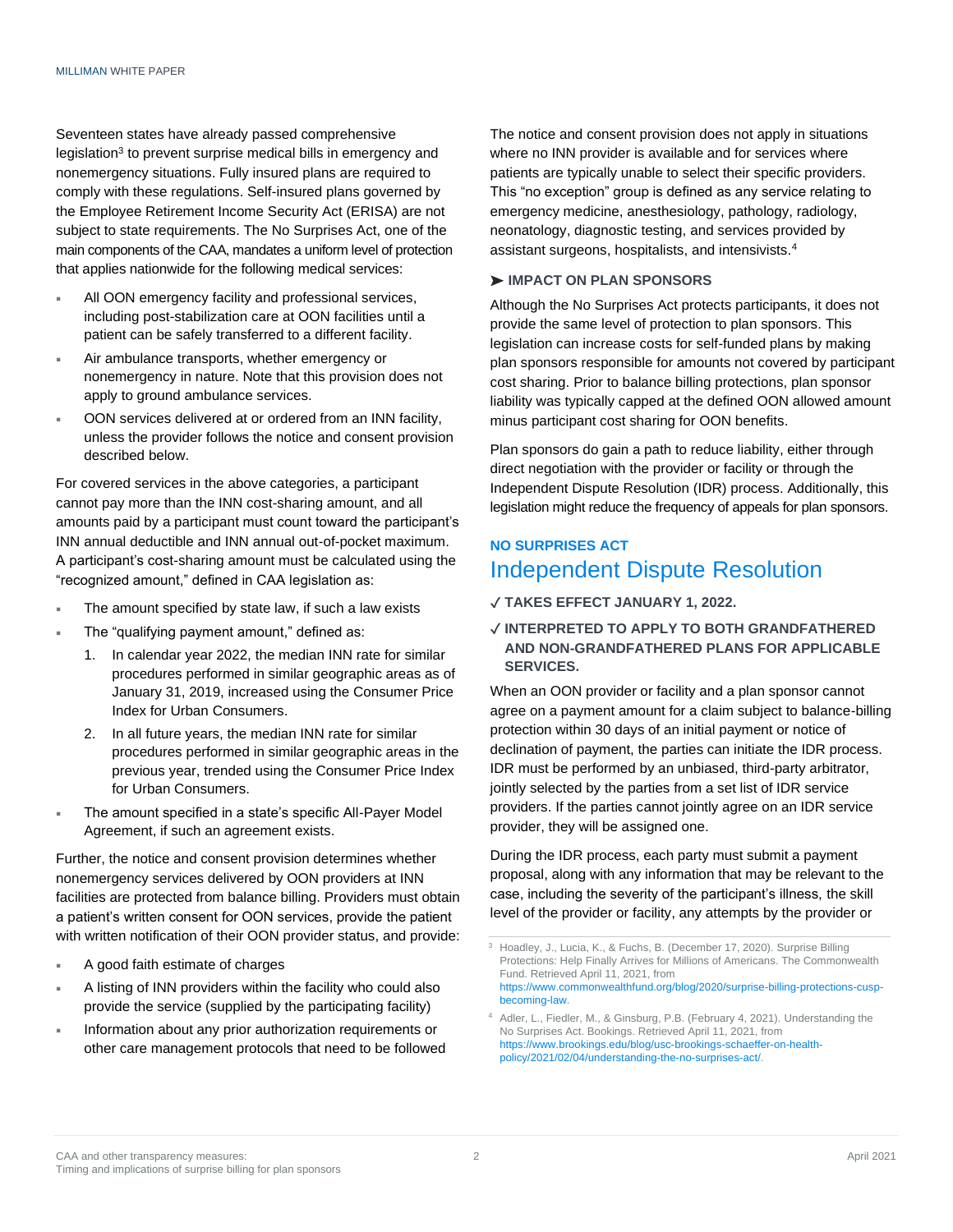facility to enter the plan sponsor's network, and the "qualifying payment amount" for similar services rendered in a similar geographic area.

The IDR service provider determines the amount to be paid on the claim by considering each proposal and supporting evidence, along with the "qualifying payment amount," which federal agencies will begin to regulate no later than July 1, 2021. The IDR service provider cannot consider billed charges, usual and customary charges, or Medicare, Medicaid, TRICARE, or the Children's Health Insurance Program (CHIP) allowed amounts. After the IDR service provider selects one of the two payment proposals, the losing party must pay the determined amount along with IDR fees within 30 days.

#### ➤ **IMPACT ON PLAN SPONSORS**

The level of impact depends on whether the plan sponsor chooses to utilize the IDR process and the outcome of each IDR determination. If the IDR determines that the amount required to be paid on the disputed claim is less than the amount the plan sponsor would have paid using the OON allowed amount, then the plan sponsor could benefit. Additionally, any assistance needed by the plan sponsor to prepare for participation in the IDR process could come with a cost.

Plan sponsors participating in the IDR process must also pay an annual administrative fee to the U.S. Department of Health and Human Services (HHS). Although the fee is not part of the legislation, it is intended to pay for the costs of implementing the IDR program.

Until losing party and administrative fees are determined, it is difficult to assess a plan sponsor's financial impact when engaging in IDR.

### **NO SURPRISES ACT** ID card requirements

### ✓ **TAKES EFFECT ON THE FIRST PLAN YEAR ON OR AFTER JANUARY 1, 2022.**

### ✓ **INTERPRETED TO APPLY TO GRANDFATHERED AND NON-GRANDFATHERED PLANS.**

Plan sponsors must include the INN and OON deductible and out-of-pocket maximum limitations on participant identification cards (ID cards). ID cards must also include a telephone number and internet website address for participant assistance information.

### ➤ **IMPACT ON PLAN SPONSORS**

Plan sponsors may need to pay to issue new ID cards if the required information is not already printed on them. Every time the deductible or out-of-pocket maximum changes, the plan sponsor must issue new ID cards.

### **NO SURPRISES ACT** Advanced Explanation of Benefits

✓ **TAKES EFFECT ON THE FIRST PLAN YEAR ON OR AFTER JANUARY 1, 2022.**

### ✓ **INTERPRETED TO APPLY TO BOTH GRANDFATHERED AND NON-GRANDFATHERED PLANS.**

All providers and facilities must inquire whether a participant has health insurance no later than one business day after the medical appointment is made (if made at least three business days in advance) or no later than three business days after the medical appointment is made (if made at least 10 business days in advance).

If the participant is insured, the provider or facility then must provide a good faith cost estimate including billing and diagnostic codes to the plan sponsor. Once notified, the plan sponsor must provide the participant with an Advanced Explanation of Benefits (EOB) no later than one business day after receiving the notification (if the appointment was made at least three business days in advance) or no later than three business days after receiving the notification (if the appointment was made at least 10 business days in advance). The Advanced EOB must include the following:

- The network status of each provider and facility
- If the provider or facility is in-network, the contracted rate for the services scheduled to be received
- If the provider or facility is out-of-network, the good faith estimate supplied to the plan sponsor
- The expected participant cost-sharing amount
- The estimated amount the participant has accrued toward their annual deductible and annual out-of-pocket maximum
- Any medical management requirements for procedures, such as prior authorizations.
- A disclaimer that all information is estimated and is subject to change

Plan participants can also request an Advanced EOB for services they would like to schedule. After receipt, plan sponsors have three business days to fulfill the request.

#### ➤ **IMPACT ON PLAN SPONSORS**

Plan sponsors need to implement a process to provide these documents, which will likely increase administrative costs. This new process will also require coordination between the plan sponsor's administrator, the plan's provider network(s), and the entire medical community providing participant care. However, this information might encourage participants to move their care INN, which could lower health plan costs.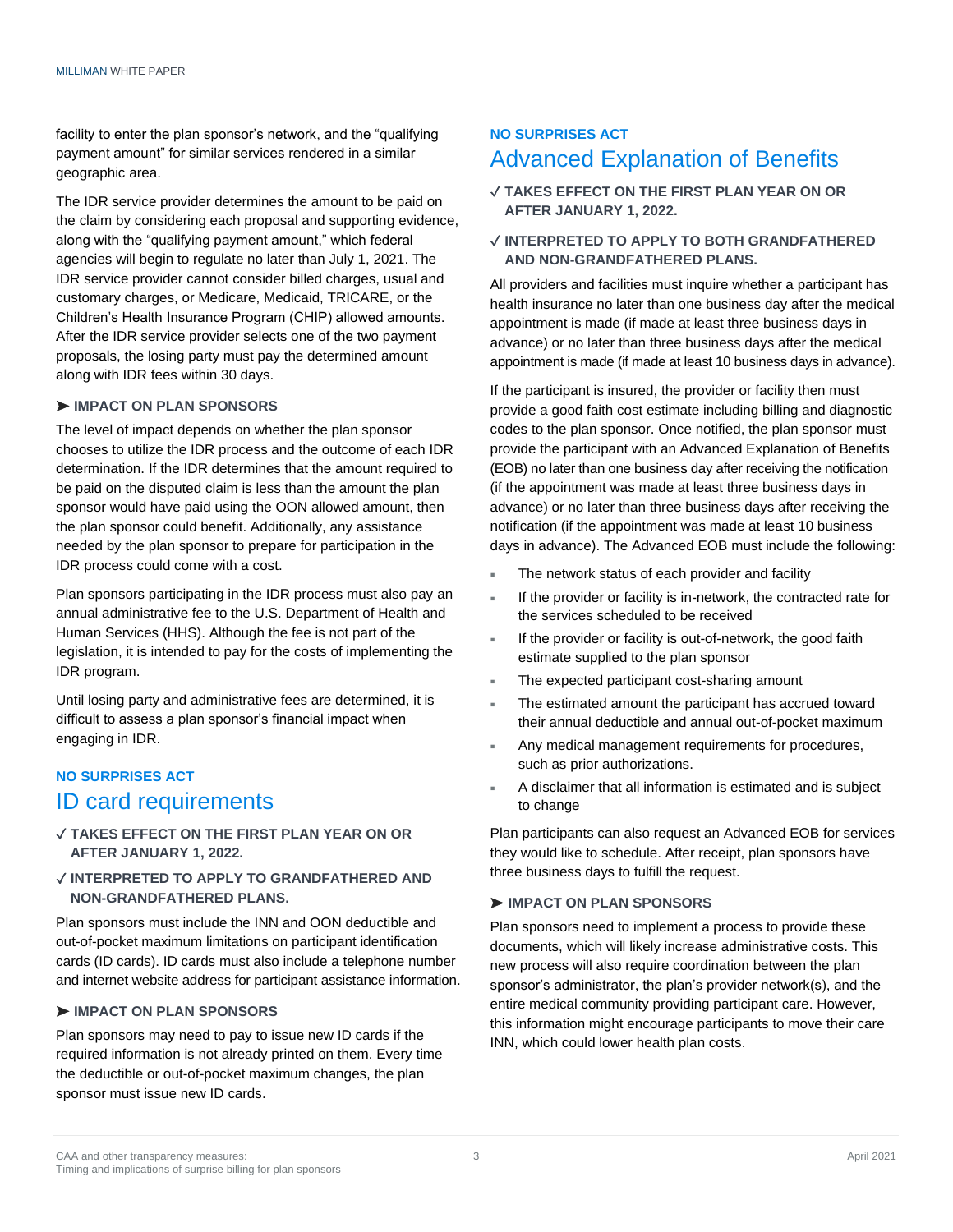## **NO SURPRISES ACT** Continuity of care

### ✓ **TAKES EFFECT ON JANUARY 1, 2022.**

### ✓ **INTERPRETED TO APPLY ONLY TO NON-GRANDFATHERED PLANS.**

If a participant is receiving continued care for an ongoing medical condition from a specific INN provider or facility, and that provider's network status changes from INN to OON, the participant can continue to receive care from the provider at the INN cost-sharing amount for 90 days. Note, however, that the legislation does not mandate the provider whose network status is changing to continue providing any transitional care.

Relevant ongoing medical conditions include, but are not limited to, terminal illness, postoperative care, and courses of treatment for pregnancies. The plan sponsor is responsible for notifying the participant of the change in network status and their right to continue care. This provision does not apply if the provider or facility contract is terminated with good cause, such as fraud or failing to meet quality standards.

### ➤ **IMPACT ON PLAN SPONSORS**

Depending on the extent of use, this provision could result in plan sponsors paying increased costs to providers or facilities that change network status. Additionally, plan sponsors are responsible for identifying and notifying affected participants when a provider or facility loses INN status.

## **NO SURPRISES ACT** Price comparison tool

### ✓ **TAKES EFFECT ON THE FIRST PLAN YEAR ON OR AFTER JANUARY 1, 2022.**

### ✓ **INTERPRETED TO APPLY ONLY TO NON-GRANDFATHERED PLANS.**

Plan sponsors must create and maintain a web-based price comparison tool for use by plan participants. The tool must include out-of-pocket cost comparisons for various services by an INN provider or facility for a specific geographic region and plan year. Plan sponsors must also make price comparison guidance available by phone.

### ➤ **IMPACT ON PLAN SPONSORS**

Plan sponsors will likely pay administrative costs to develop and maintain this tool. However, this information might help participants find the least costly provider, which could potentially reduce plan costs.

### **NO SURPRISES ACT** Provider directories

- ✓ **TAKES EFFECT ON THE FIRST PLAN YEAR ON OR AFTER JANUARY 1, 2022.**
- ✓ **INTERPRETED TO APPLY ONLY TO NON-GRANDFATHERED PLANS.**

Plan sponsors must establish a provider database on a public website that includes a list of all healthcare providers and facilities under contract. Plan sponsors must verify provider information in the database at least every 90 days and establish a process to remove providers when it cannot verify their information. Plan sponsors must update this database within two business days of receiving notification of any changes from a provider or facility. If a participant requests information about the network status of a provider or facility, plan sponsors must respond within one business day and retain evidence of the communication for two years.

If a plan sponsor provides inaccurate information to a participant about the network status of a provider or facility, and the participant receives services from that provider or facility, then the participant is only responsible for paying the INN cost-sharing amount. All cost sharing paid by the participant must count toward the participant's INN deductible and out-of-pocket maximum. If the provider bills the participant more than the INN rate, and the participant pays the bill, then the provider must reimburse the difference plus interest to the participant.

Plans sponsors must include the following information on the public website and on each Advanced EOB:

- All requirements and prohibitions related to balance billing
- The amount providers or facilities can charge according to state law (if applicable)
- Contact information for reporting malfeasance and noncompliance with these orders to state and federal agencies

### ➤ **IMPACT ON PLAN SPONSORS**

Provider directories are commonplace among medical insurance carriers and provider network suppliers. The diligence in maintaining them has not been uniform across the industry. This component of the legislation will require more rigor on the part of plan sponsors to ensure that the information is accurate and updated on a timely basis. This information may also help participants choose an INN provider, which could potentially reduce claims costs for plan sponsors. If there are errors on the database, or it is not well maintained, plan sponsors could pay more for claims from providers who are categorized incorrectly.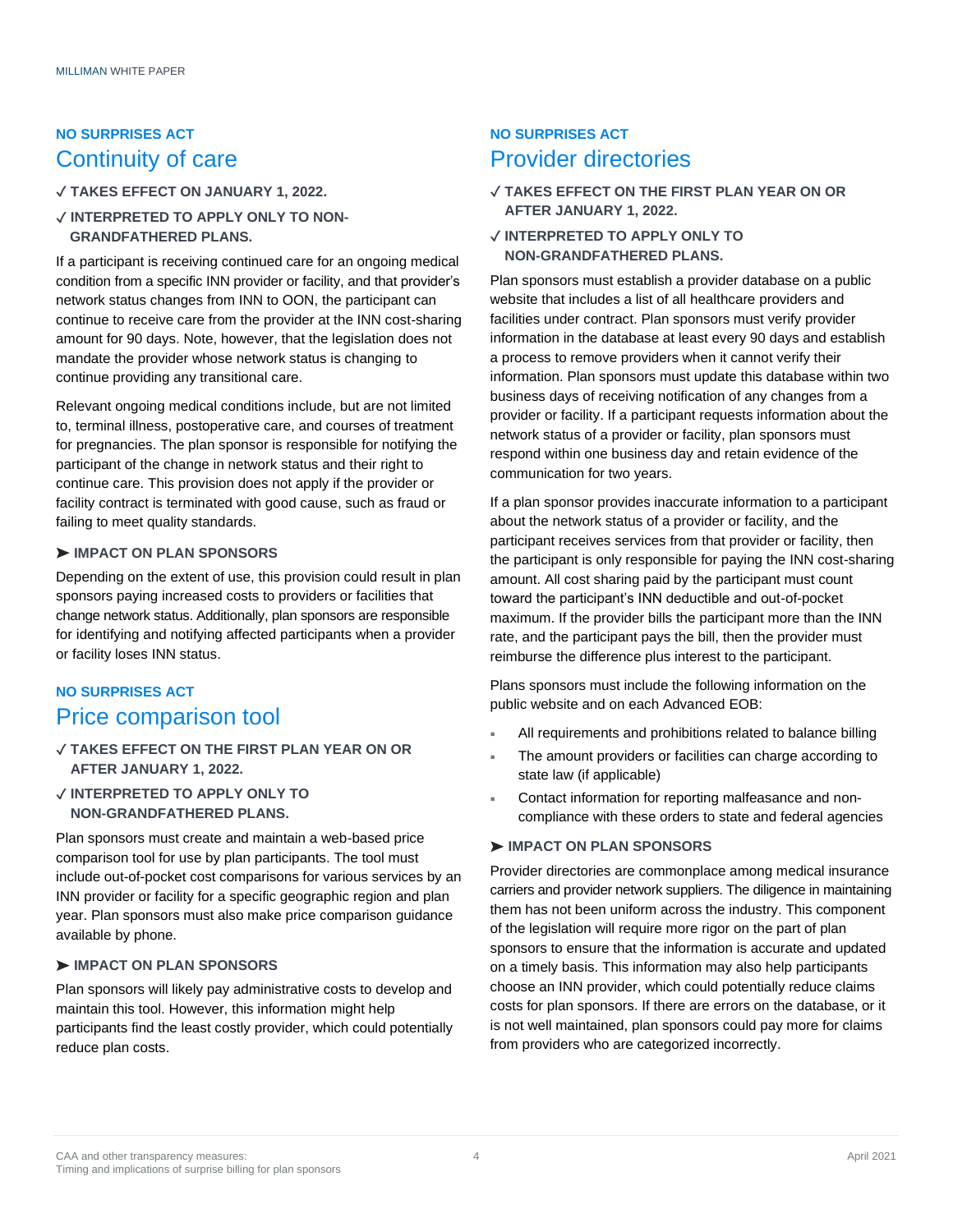## Gag clause removal

### ✓ **INTERPRETED TO APPLY ONLY TO NON-GRANDFATHERED PLANS.**

Plan sponsors may not enter into an agreement with a healthcare provider, network, third-party administrator, or other service provider offering access to a network of providers that will restrict the plan sponsor from:

- Providing provider-specific cost or quality data to referring providers, plan sponsors, or participants
- Accessing electronically de-identified claims data that includes financial information, provider information, service codes, and any other data element included in a claim or encounter transaction for each participant

### ➤ **IMPACT ON PLAN SPONSORS**

Group health plans must submit an annual attestation to the Secretary of HHS stating that their plans comply with the requirements of this law.

## Mental Health Parity and Addiction Equity Act requirements

### ✓ **TAKES EFFECT FEBRUARY 10, 2021.**

### ✓ **APPLIES TO ALL PLAN SPONSORS SUBJECT TO MENTAL HEALTH PARITY AND ADDICTION EQUITY ACT (MHPAEA) REQUIREMENTS.**

The CAA of 2021 affects the MHPAEA of 2008 by shifting the focus to nonquantitative treatment limits (NQTLs). Plan sponsors that offer mental health or substance abuse disorder benefits face additional reporting and compliance requirements for NQTLs. Of particular urgency is a requirement that plan sponsors complete a formal compliance analysis and make the resulting documentation available, upon request, to applicable regulators.

The Secretary of HHS or the Department of Labor may request that plan sponsors present a comparative analysis of NQTLs between mental health and substance abuse benefits and medical or surgical benefits. This comparison must include:

- Specific coverage terms for NQTLs
- Factors used to determine whether a NQTL will apply to mental health or substance abuse disorder benefits and medical or surgical benefits and the evidentiary support for these factors

 An analysis demonstrating that the factors used to apply the NQTLs for mental health or substance abuse disorder benefits are comparable to and applied no more stringently than those used to apply NQTLs for medical or surgical benefits.

### ➤ **IMPACT ON PLAN SPONSORS**

While the CAA requires that documentation of NTQL compliance (including comparative analyses) to be completed by February 10, 2021, plan sponsors were not required to submit this information on that date. Instead, the information must be made available upon request, including for plans with suspected violations or complaints, or for other situations regulators find appropriate. Since the passing of the CAA, the Department of Labor issued FAQs regarding the requirements under the CAA as they pertain to the MHPAEA of 2008 and the comparative analyses. Within the FAQs, there is a list of nine elements the comparative analyses should contain to be considered minimally sufficient[.](https://www.milliman.com/en/insight/CAA-and-other-transparency-measures-Timing-and-implications-of-surprise-billing-for-plan-sponsors#5)<sup>5</sup> These nine elements, along with the 2020 MHPAEA Self-Compliance Tool, should form the basis of the comparative analyses.

If regulators determine that the documentation or comparative analyses produced by the plan sponsor are insufficient, they can request additional information and analyses, which plan sponsors are then required to produce. If regulators determine that the plan sponsor is out of compliance, then corrective action plans to resolve any issues within 45 days may be required. If compliance is not achieved within 45 days, regulators will notify individuals covered by the plan that the insurance plan has been found to be not in compliance with MHPAEA.

Beginning on October 1, 2021, the CAA also requires the Secretary of HHS to submit an annual report to Congress, including the names of the plan sponsors that were found to be noncompliant. Being publicly identified as noncompliant in this report presents reputational risks for plan sponsors. Additionally, noncompliant plan sponsors may also be subject to penalties or fines, and the Internal Revenue Service (IRS) can assess fines from plan sponsors up to \$100 per day for each individual affected by a parity violation.<sup>6</sup>

<sup>5</sup> U.S. Department of Labor (April 2, 2021). FAQS About Mental Health and Substance Use Disorder Parity Implementation and the Consolidated Appropriations Act, 2021 Part 45. Retrieved April 11, 2021, from [https://www.dol.gov/sites/dolgov/files/EBSA/about-ebsa/our-activities/resource](https://www.dol.gov/sites/dolgov/files/EBSA/about-ebsa/our-activities/resource-center/faqs/aca-part-45.pdf)[center/faqs/aca-part-45.pdf.](https://www.dol.gov/sites/dolgov/files/EBSA/about-ebsa/our-activities/resource-center/faqs/aca-part-45.pdf) 

<sup>6</sup> Melek, S. & Davenport, S. (February 2021). How the Consolidated Appropriations Act of 2021 Affects MPHAEA. Retrieved April 11, 2021, from [https://us.milliman.com/-/media/milliman/pdfs/2021-articles/2-25-21](https://us.milliman.com/-/media/milliman/pdfs/2021-articles/2-25-21-the_impact_of_the_caa_on_mhpaea.ashx) [the\\_impact\\_of\\_the\\_caa\\_on\\_mhpaea.ashx.](https://us.milliman.com/-/media/milliman/pdfs/2021-articles/2-25-21-the_impact_of_the_caa_on_mhpaea.ashx)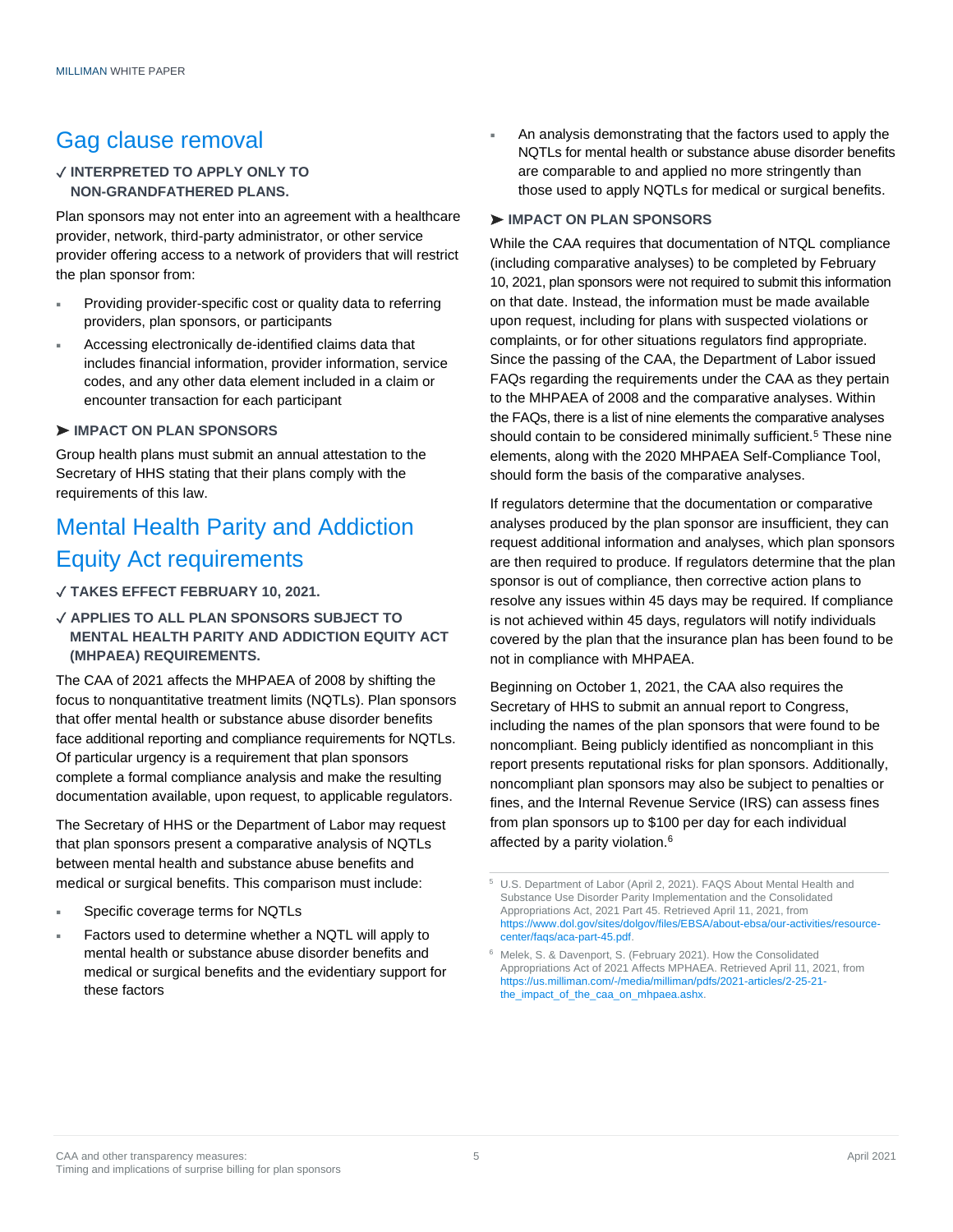## Pharmacy and drug cost reporting

### ✓ **TAKES EFFECT ON DECEMBER 27, 2021.**

### ✓ **INTERPRETED TO APPLY ONLY TO NON-GRANDFATHERED PLANS.**

Starting December 27, 2021 and continuing June 1 of each subsequent year, each non-grandfathered plan sponsor must submit the following information to the Secretary of HHS, the Secretary of Labor, and Secretary of Treasury:

- Start and end dates of the plan year
- Total number of participants
- Each state where the plan or coverage is offered
- Top 50 brand prescription drugs by frequency and the total number of paid claims for each drug.
- Top 50 prescription drugs by annual total spend and the total amount spent on each drug.
- The 50 prescription drugs contributing to the biggest increase in plan costs compared to the prior plan year, and the total cost difference for each drug compared to the prior plan year.
- Total medical and prescription drug spend broken down into various categories, including hospital costs, professional costs for primary care and specialists, prescription drugs, and more.
- Average monthly premium paid, split between the employer and employee.
- Any premium or out-of-pocket cost impact due to rebates or other payments by drug manufacturers. This includes reporting on rebates or other remuneration paid by drug manufacturers to the plan sponsor by therapeutic class and for each of the top 25 drugs yielding the highest rebates or other remuneration.

### ➤ I**MPACT ON PLAN SPONSORS**

Plan sponsors will need to compile and submit this information annually. There will likely be a cost associated with compiling this report.

## Transparency in coverage: Public disclosures

### ✓ **TAKES EFFECT ON THE FIRST PLAN YEAR ON OR AFTER JANUARY 1, 2022.**

✓ **INTERPRETED TO APPLY ONLY TO NON-GRANDFATHERED PLANS.** 

Plan sponsors must make the following information available on a public website through three machine-readable files:

- Negotiated rates for covered services with INN providers
- Historical OON allowed amounts and billed charges
- INN negotiated rates and historical prices for all covered prescription drugs

Plan sponsors will be required to update this information monthly. Plan sponsors can satisfy the requirement for this disclosure by signing a written agreement with a third-party administrator, specifying that they will complete the required disclosures for them. However, the plan sponsor is liable if this information is not made available correctly or updated monthly.

### ➤ **IMPACT ON PLAN SPONSORS**

Plan sponsors might have to pay additional administrative fees to make this information available and updated monthly.

## Transparency in coverage: Participant disclosures

- ✓ **TAKES EFFECT ON THE FIRST PLAN YEAR ON OR AFTER JANUARY 1, 2023.**
- ✓ **INTERPRETED TO APPLY ONLY TO NON-GRANDFATHERED PLANS.**

Plan sponsors must make the following information available for 500 services specified by the Department of Labor:

- Cost-sharing information from a particular provider or providers
- Estimated cost-sharing liability
- Amounts participants have accumulated toward deductibles and out-of-pocket limits
- In-network negotiated rates for covered services
- Out-of-network allowed amounts
- A list of items and services subject to bundled payment arrangements
- A notice of prerequisites, such as prior authorization required, if applicable
- Disclosure notice, including balance billing provisions, variations in actual charges, and disclosure that the estimated cost sharing is not guaranteed

Plan sponsors must make this information available to participants through a self-service tool on a public web page, and in paper form if requested by a participant.

### ✓ **TAKES EFFECT ON THE FIRST PLAN YEAR ON OR AFTER JANUARY 1, 2024:**

Plan sponsors must make the information detailed above available for all services and items.

### ➤ **IMPACT ON PLAN SPONSORS**

This requirement is similar to the CAA price comparison tool provision, although it is more prescriptive and comprehensive. Plan sponsors could expand the price comparison tool to meet this requirement, although it is still likely to increase administrative costs.